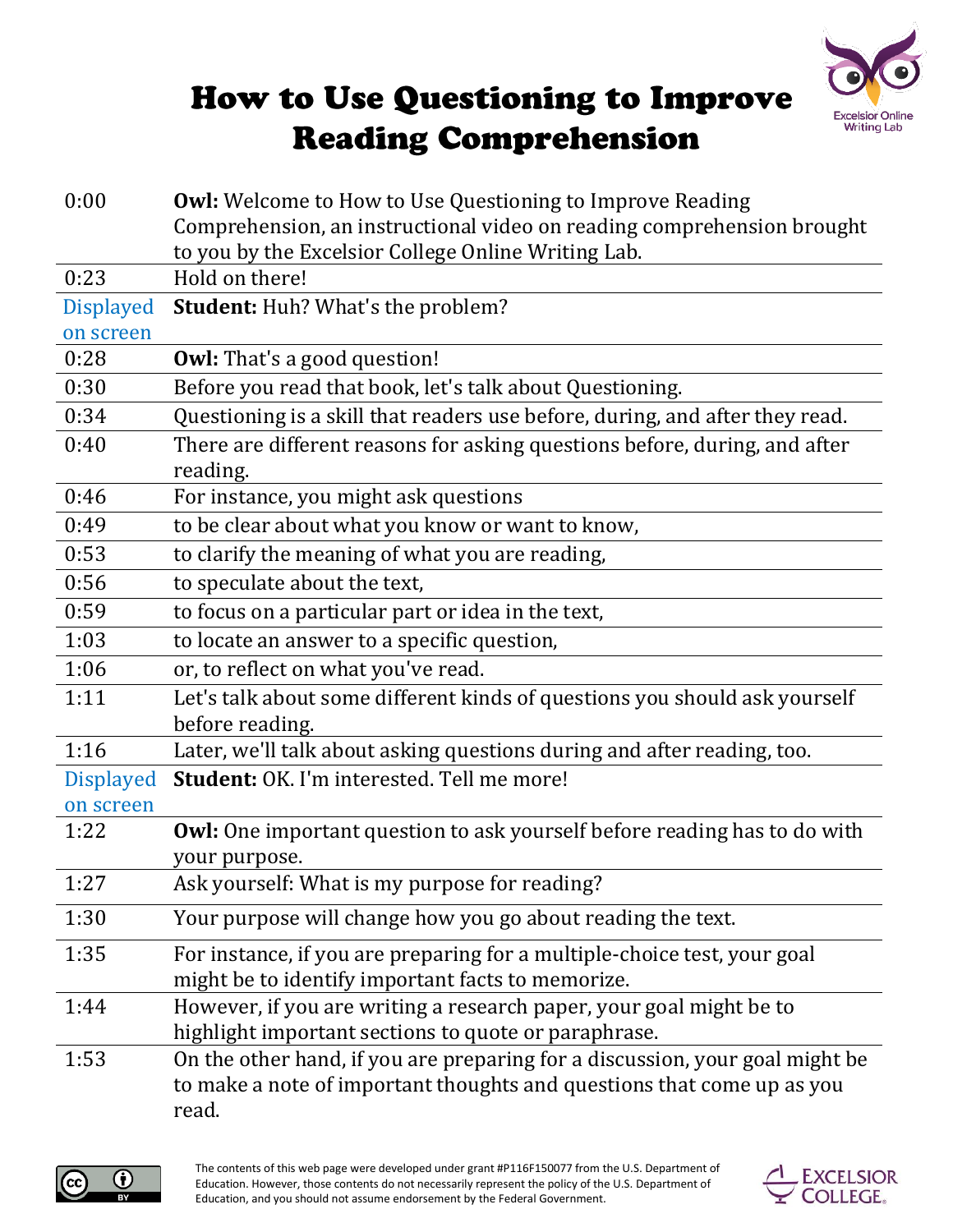| 2:03 | Being aware of your purpose for reading will help you to make the best use<br>of your time and effort.                                             |
|------|----------------------------------------------------------------------------------------------------------------------------------------------------|
| 2:09 | Next, ask yourself: What do I predict the text will be about?                                                                                      |
| 2:13 | This helps you identify your expectations and preconceptions about the<br>text.                                                                    |
| 2:19 | Some other questions to ask yourself before reading have to do with your<br>attitude toward the topic.                                             |
| 2:25 | For instance, ask yourself                                                                                                                         |
| 2:27 | How do I feel about the topic?                                                                                                                     |
| 2:29 | What biases might I have about the topic because of my feelings towards it?                                                                        |
| 2:35 | Think about a time when your pre-conception about something turned out<br>not to be accurate.                                                      |
| 2:40 | Before reading, you should also ask yourself what you know about the<br>topic.                                                                     |
| 2:46 | What do I already know or think I know about the topic?                                                                                            |
| 2:50 | What do I need to know about the topic?                                                                                                            |
| 2:53 | What do I want to know about the topic?                                                                                                            |
| 2:56 | and                                                                                                                                                |
| 2:57 | What do I <i>predict</i> the text will tell me about the topic?                                                                                    |
| 3:02 | If you've already previewed the text, you should also ask yourself the<br>following questions about it in order to prepare yourself to read it:    |
| 3:10 | What do the title or section headings reveal about the text's topic or<br>argument?                                                                |
| 3:15 | What sections seem familiar?                                                                                                                       |
| 3:19 | What sections seem difficult or unfamiliar?                                                                                                        |
| 3:24 | Does the text contain any special features that highlight important ideas,<br>such as bold-faced terms, or visual aids?                            |
| 3:31 | Does the text include a summary, abstract, outline, or list of objectives that<br>can help you identify and remember key ideas?                    |
| 3:41 | Does the text provide discussion questions to help you focus your attention<br>as you read?                                                        |
| 3:47 | Finally, you should also use what you learned from previewing the text to<br>write guide questions in the margins.                                 |
| 3:53 | Guide questions help you improve your reading comprehension by<br>focusing your attention on the most important information you need to<br>gather. |
| 4:01 | For instance, if a chapter title is called "Ten Principles of Effective<br>Leadership," you might write down the following question in the margin: |
| 4:10 | "What are the ten principles of effective leadership?"                                                                                             |



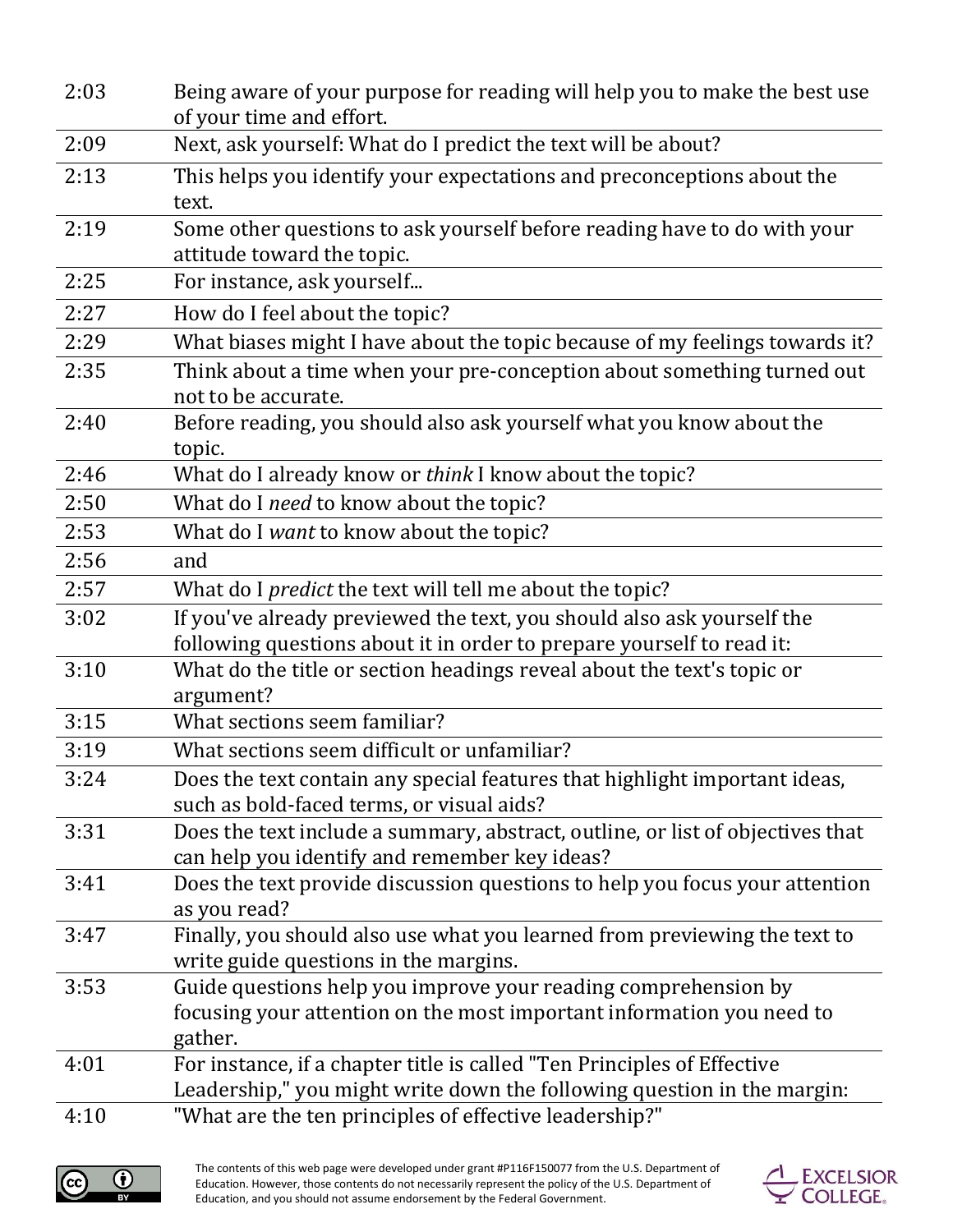| 4:14 | Then, when you go on to read the chapter, try to answer the question by                                                            |
|------|------------------------------------------------------------------------------------------------------------------------------------|
|      | identifying each of the ten principles.                                                                                            |
| 4:22 | Questioning is also something you do while you read.                                                                               |
| 4:25 | By asking questions about what you are reading as you read, you can<br>monitor your comprehension of the text and clarify meaning. |
| 4:33 | If it turns out you didn't understand something, you can go back and read it                                                       |
|      | again with your questions in mind.                                                                                                 |
| 4:39 | You can construct your questions using one of these six basic question                                                             |
|      | types: who, what, when, where, why, or how.                                                                                        |
| 4:56 | For instance, you might ask:                                                                                                       |
| 4:59 | What does the author mean by _____?                                                                                                |
| 5:03 | or                                                                                                                                 |
| 5:04 | How does this relate to _____?                                                                                                     |
| 5:07 | or                                                                                                                                 |
| 5:08 | Why is this $\_\_\_\_\$ ?                                                                                                          |
| 5:12 | Making statements such as                                                                                                          |
| 5:14 | I don't understand                                                                                                                 |
| 5:16 | or                                                                                                                                 |
| 5:17 | I was confused by _                                                                                                                |
| 5:20 | can also help you to monitor your comprehension and clarify meaning.                                                               |
| 5:25 | You can jot down your questions and statements in the margins and come                                                             |
|      | back to them later.                                                                                                                |
| 5:31 | I'll cover more about questioning while you read in the video on<br>Annotating.                                                    |
| 5:38 | Finally, questioning is also something you do after reading.                                                                       |
| 5:44 | The point of questioning after you read is to reflect upon and evaluate what<br>you've read.                                       |
| 5:51 | Ask yourself:                                                                                                                      |
| 5:52 | What did I learn?                                                                                                                  |
| 5:54 | Is there anything that was unclear?                                                                                                |
| 5:56 | If so, write down some guide questions and go back and reread difficult                                                            |
|      | passages with these questions in mind.                                                                                             |
| 6:05 | Did I find what I needed?                                                                                                          |
| 6:06 | If not, what else do I need to know?                                                                                               |
| 6:10 | Did I find the author's style persuasive?                                                                                          |
| 6:13 | Why or why not?                                                                                                                    |
| 6:17 | Do I agree with what I read?                                                                                                       |
| 6:19 | Why or why not?                                                                                                                    |